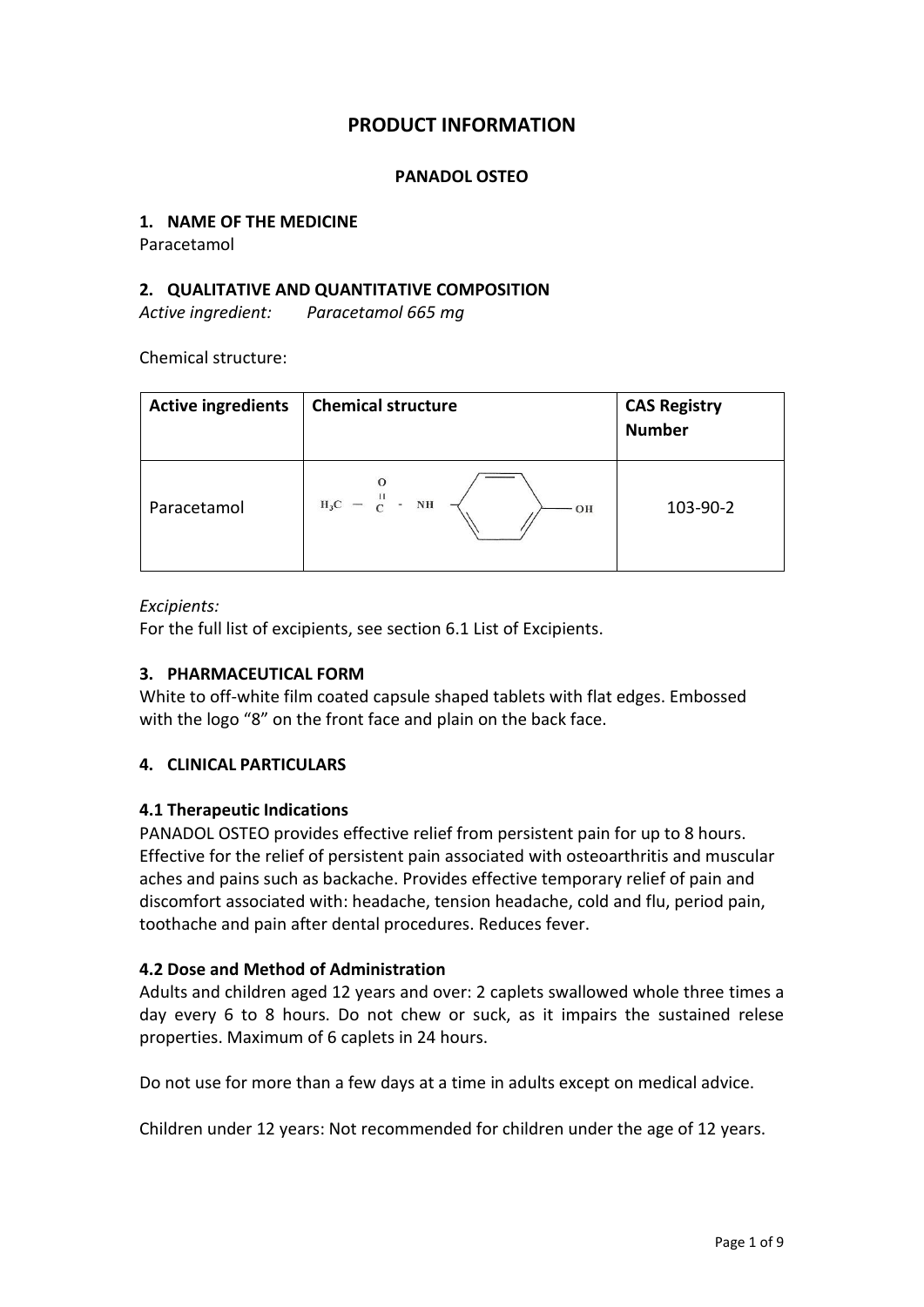Should not be used for more than 48 hours for children aged  $12 - 17$  years except on medical advice.

Take with water or other fluid.

Can be taken with or without food.

Doses should be equally spaced throughout the day.

The caplets must not be crushed.

Do not exceed the stated dose.

The lowest dose necessary to achieve efficacy should be used for the shortest duration of treatment.

Should not be used with other paracetamol-containing products.

Minimum dosing interval: 6 hours.

Maximum daily dose: 4000 mg

#### **4.3 Contraindications**

Contraindicated in patients with a previous history of hypersensitivity toparacetamol or to any of the excipients.

### **4.4 Special warnings and precautions for use**

Contains paracetamol. Do not use with any other paracetamol- containing products. The concomitant use with other products containing paracetamol may lead to an overdose.

Paracetamol overdose may cause liver failure which may require liver transplant or lead to death.

Underlying liver disease increases the risk of paracetamol-related liver damage. Patients who have been diagnosed with liver or kidney impairment must seek medical advice before taking this medication. The restrictions related to the use of paracetamol products in patients with hepatic impairment are primarily a consequence of the paracetamol content of the drug.

Cases of hepatic dysfunction/failure have been reported in patients with depleted glutathione levels, such as those who are severely malnourished, anorexic, have a low body mass index, are chronic heavy users of alcohol or have sepsis.

In patients with glutathione depleted states the use of paracetamol may increase the risk of metabolic acidosis.

If symptoms persist, medical advice must be sought.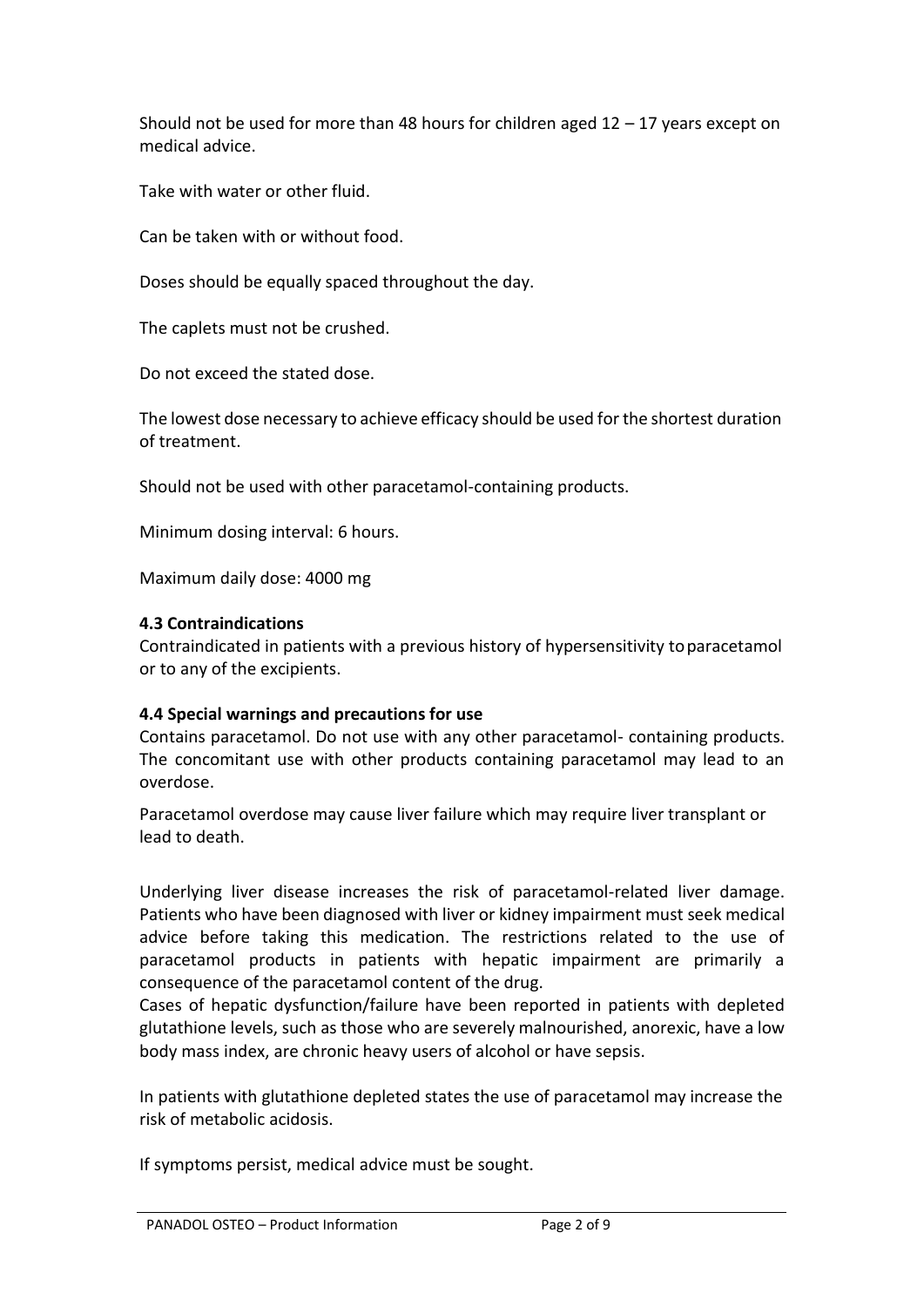Keep out of sight and reach of children.

## **Use in children**

Not recommended for children under 12 years of age.

## **4.5 Interaction with other medicines and other forms of interaction**

The following interactions with paracetamol have been noted:

The anticoagulant effect of warfarin and other coumarins may be enhanced by prolonged regular daily use of paracetamol with increased risk of bleeding; occasional doses have no significant effect. Anticoagulant dosage may require reduction if paracetamol and anticoagulants are taken for a prolonged period of time.

Paracetamol absorption is increased by substances that increase gastric emptying, e.g. metoclopramide.

Paracetamol absorption is decreased by substances that decrease gastric emptying, e.g. propantheline, antidepressants with anticholinergic properties, and narcotic analgesics.

Paracetamol may increase chloramphenicol concentrations.

The risk of paracetamol toxicity may be increased in patients receiving other potentially hepatotoxic drugs or drugs that induce liver microsomal enzymes such as alcohol and anticonvulsant agents.

Paracetamol excretion may be affected and plasma concentrations altered when given with probenecid.

Colestyramine reduces the absorption of paracetamol if given within 1 hour of paracetamol.

### **4.6 Pregnancy and Lactation**

#### **Use in pregnancy**

Category A

Paracetamol has been taken by a large number of pregnant women and women of childbearing age without any proven increase in the frequency of malformations or other direct or indirect harmful effects on the foetus having been observed.

As with the use of any medicine during pregnancy, pregnant women should seek medical advice before taking paracetamol. The lowest effective dose and shortest duration of treatment should be considered.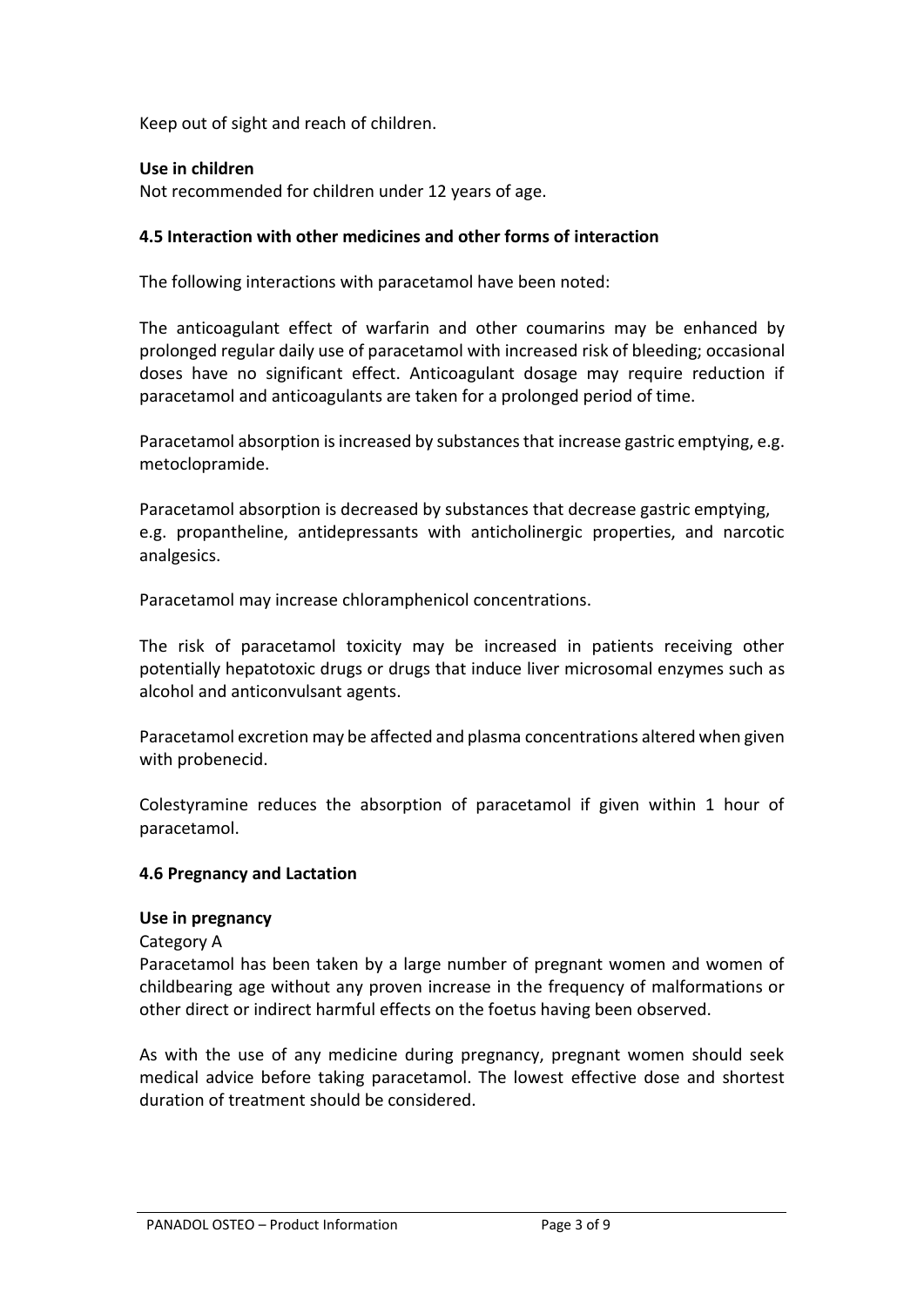#### **Use in Lactation**

Paracetamol is excreted in breast milk. Human studies with paracetamol have not identified any risk to lactation or the breast-fed offspring. These results are based on immediate release preparations of paracetamol. There is no data available on the excretion of sustained-release paracetamol preparations in breast milk. However, it is not expected that PANADOL OSTEO would provide any increase in the excretion of paracetamol in breast milk asthis product is designed to maintain rather than increase plasma paracetamol concentrations compared to immediate release preparations. Maternal ingestion of paracetamol in usual analgesic doses does not appear to present a risk to the breastfed infant.

### **4.7 Effects on ability to drive and use machines**

The effects of this medicine on a person's ability to drive and use machines were not assessed as part of its registration.

### **4.8 Adverse effects**

Adverse events from historical clinical trial data are both infrequent and from small patient exposure. Accordingly, events reported from extensive post-marketing experience at therapeutic/labelled doses and considered attributable are tabulated below by System Organ Class and frequency.

The following convention has been utilised for the classification of undesirable effects: very common (≥1/10), common (≥1/100, <1/10), uncommon (≥1/1,000, <1/100),rare (≥1/10,000, <1/1,000), very rare (<1/10,000), not known (cannot be estimated from available data).

Adverse event frequencies have been estimated from spontaneous reports received through post-marketing data.

| <b>Body System</b>                                    | <b>Undesirable Effect</b>                                                                                                                                               | <b>Frequency</b> |
|-------------------------------------------------------|-------------------------------------------------------------------------------------------------------------------------------------------------------------------------|------------------|
| Blood and lymphatic<br>system disorders               | Thrombocytopenia                                                                                                                                                        | Very rare        |
| Immune system<br>disorders                            | Anaphylaxis<br>Cutaneous hypersensitivity reactions<br>including, among others, skin rashes,<br>angioedema, Stevens Johnson syndrome<br>and Toxic Epidermal Necrolysis. | Very rare        |
| Respiratory, thoracic<br>and mediastinal<br>disorders | Bronchospasm, especially in patients<br>sensitive to aspirin and other NSAIDS                                                                                           | Very rare        |
| Hepatobiliary<br>disorders                            | Hepatic dysfunction                                                                                                                                                     | Very rare        |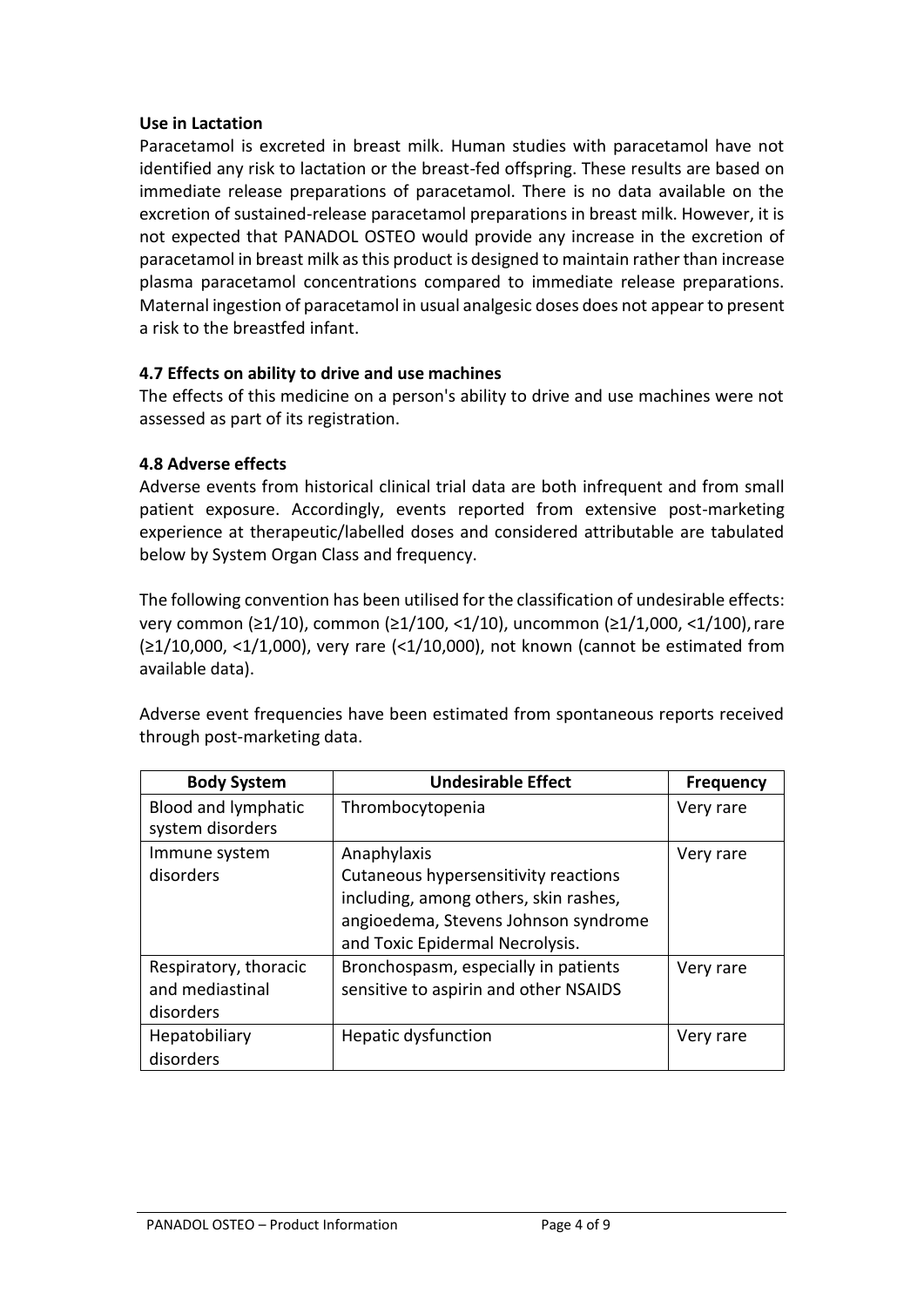## **4.9 Overdose**

## **Poisons Information Centre**

If an overdose is taken or suspected, contact the Poisons Information Centre immediately for advice (131 126), or the patient should go to the nearest hospital straight away. This should be done even if they feel well because of the risk of delayed, serious liver damage (see ADVERSE EFFECTS).

Because PANADOL OSTEO is a sustained-release formulation of paracetamol, absorption will be prolonged in overdose. It is recommended that for the management of overdose, where PANADOL OSTEO is suspected, that an additional plasma paracetamol level be obtained 4-6 hours after the initial measurement. If either level is above or close to the treatment line on the paracetamol overdose nomogram, administration of antidote would be indicated.

### **Treatment**

Paracetamol overdose may cause liver failure which may require liver transplant or lead to death. Acute pancreatitis has been observed, usually with hepatic dysfunction and liver toxicity.

Immediate medical management is required in the event of an overdose, even if the symptoms of overdose are not present.

Administration of N-acetylcysteine may be required.

In cases of overdosage, methods of reducing absorption of ingested drug are important. Activated charcoal may reduce absorption of the medicine if given within one hour after oral ingestion. In patients who are not fully conscious or have impaired gag reflex, consideration should be given to administering activated charcoal via a nasogastric tube, once the airway is protected.

# **5. PHARMACOLOGICAL PROPERTIES**

# **5.1 Pharmacodynamic properties**

Paracetamol is a para-aminophenol derivative that exhibits analgesic and anti-pyretic activity. Its mechanism of action is believed to include inhibition of prostaglandin synthesis, primarily within the central nervous system. It does not possess antiinflammatory activity. It provides relief from mild to moderate pain and fever.

The combination of immediate release and sustained release paracetamol provides pain relief, which may last up to 8 hours.

### **CLINICAL TRIALS**

### *Chronic Pain*

In patients with pain associated with osteoarthritis of the knee, PANADOL OSTEO (2 tablets taken three times daily) and standard immediate release paracetamol (2 tablets taken 4 times daily) were clinically equivalent at a total daily dose of 4 g based on patient global assessment after treatment for 7 days.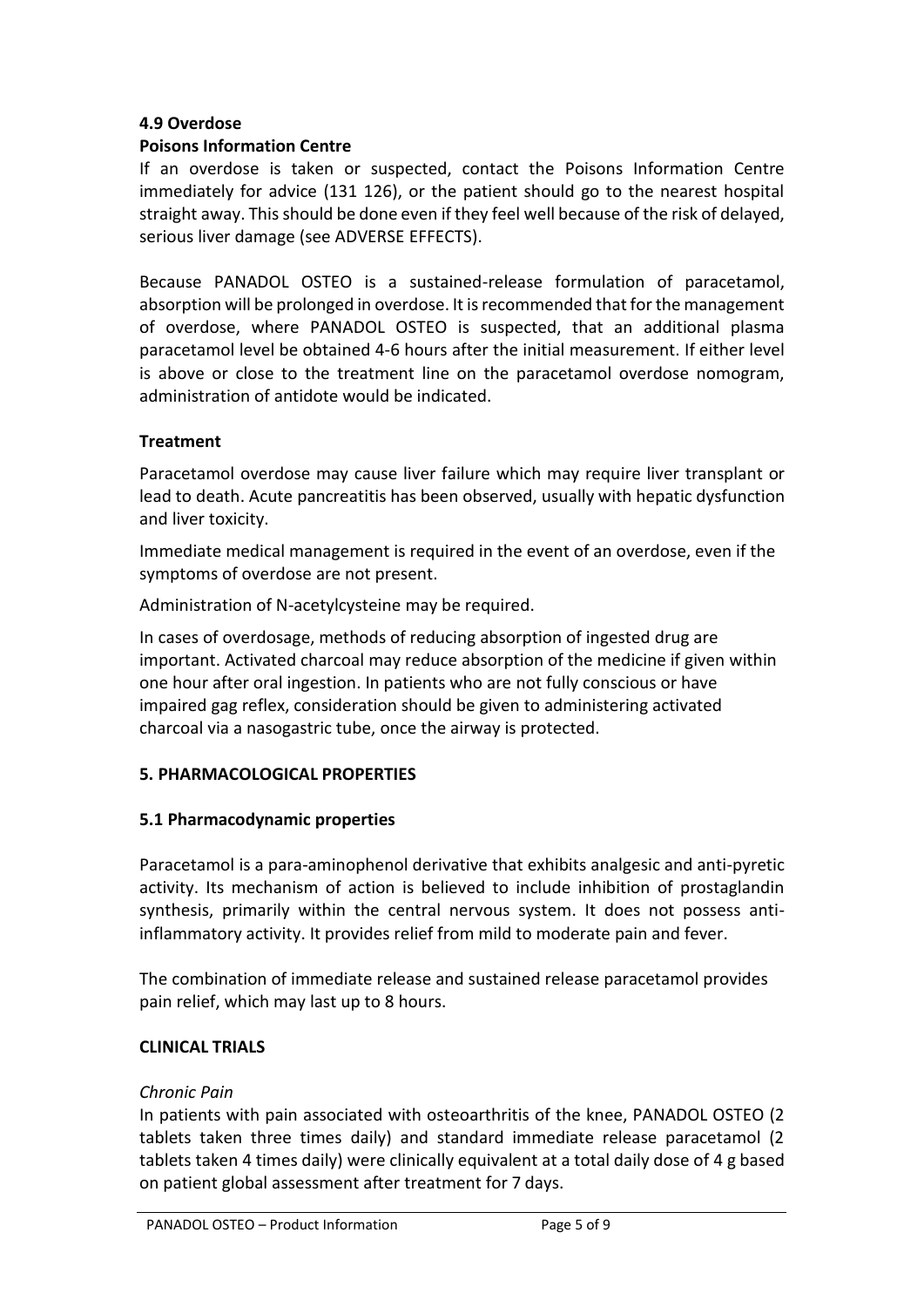PANADOL OSTEO and standard immediate release paracetamol were not significantly different for a range of secondary efficacy parameters including pain during the day, pain on walking, pain relief, number of times woken during the night due to pain and duration of morning stiffness.

Since PANADOL OSTEO (three times daily) was clinically equivalent to standard immediate release paracetamol (four times daily), it was concluded that PANADOL OSTEO provides pain relief for up to 8 hours after dosing.

## *Acute Pain*

In patients with post-surgical dental pain, a single dose of PANADOL OSTEO (2 tablets) was therapeutically equivalent to standard immediate release paracetamol (2 tablets) based on patient global assessment 4 hours after treatment. Onset of action was apparent 30 minutes after administration.

There was no significant difference between PANADOL OSTEO and standard immediate release paracetamol in either development of analgesia or peak analgesic effect. Trends in favour of PANADOL OSTEO were observed at the later time points. Furthermore, PANADOL OSTEO was significantly more effective than standard immediate release paracetamol for the summed pain intensity difference at 6 hours  $(p = 0.0344)$  and 8 hours  $(p = 0.0500)$ , as measured on a visual analogue scale.

## *Summary*

From these results, it was concluded that PANADOL OSTEO has a similar time to onset of action compared to standard immediate release paracetamol and provides more prolonged analgesia than standard immediate release paracetamol. For the patient, this translates to longer lasting pain relief and the improved convenience of fewer doses. This is as expected for a formulation containing sustained release paracetamol and consistent with results from the pharmacokinetic studies.

# **5.2 Pharmacokinetic properties**

### *Absorption*

Paracetamol is rapidly and almost completely absorbed from the gastrointestinal tract. Food intake delays paracetamol absorption.

PANADOL OSTEO is a unique bi-layer tablet incorporating an immediate release and a sustained release dose of paracetamol.

The sustained release layer contains HPMC polymer, which rapidly hydrates to form a gel layer at the matrix periphery. The drug is then released from the matrix by a combination of diffusion and erosion of the gel layer.

### *Bioequivalence*

PANADOL OSTEO PANADOL OSTEO releases drug at a rate which ensures that therapeutically active plasma paracetamol concentrations are rapidly attained and maintained until up to 8 hours after administration.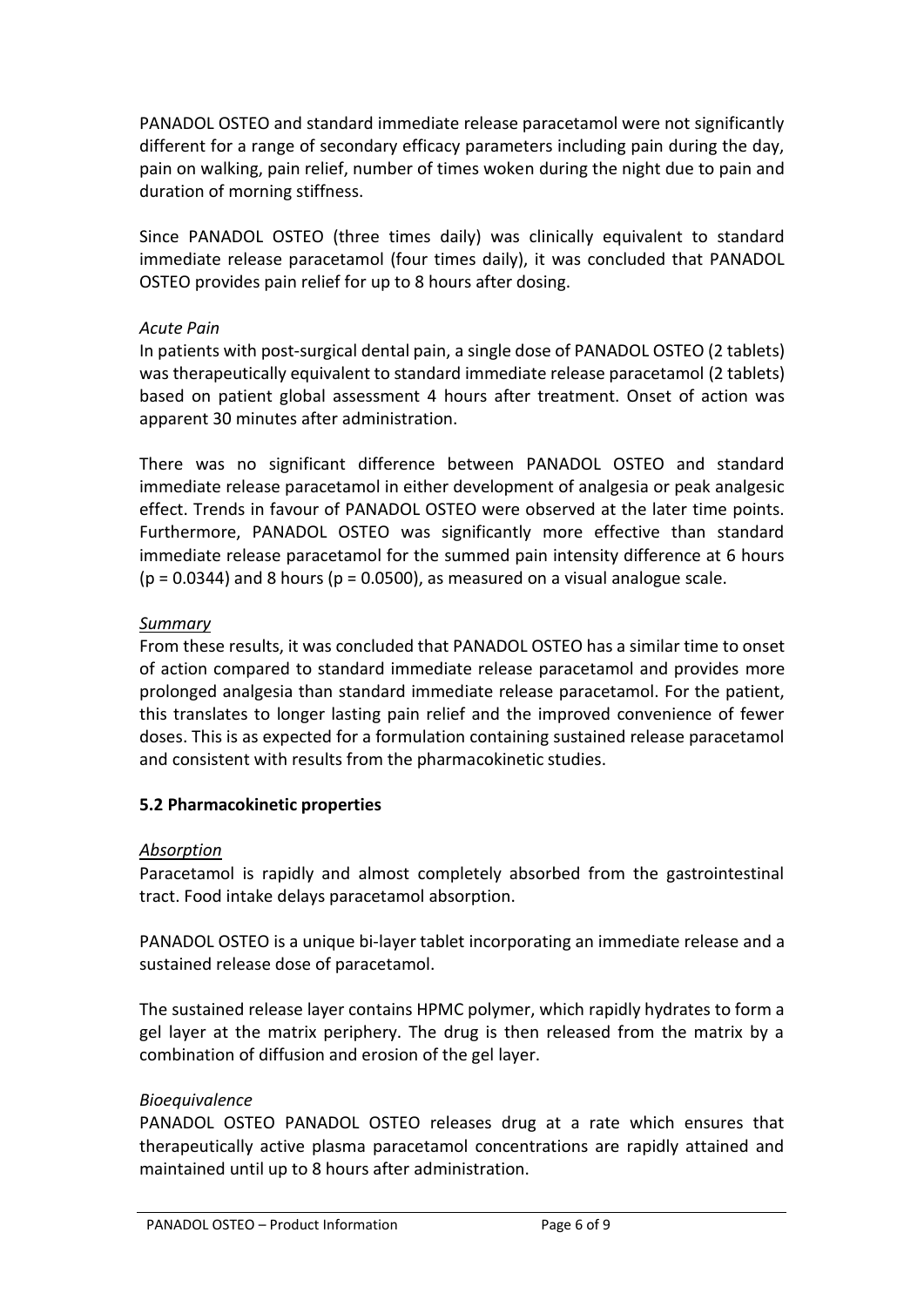PANADOL OSTEO PANADOL OSTEO and standard immediate release paracetamol were bioequivalent in volunteers with respect to dose-corrected  $AUC_{(0-i)}$  and  $AUC_{(0-in\hat{b})}$ in both the fed and fasted states following administration of a single dose. This indicates that the extent of paracetamol absorption from PANADOL OSTEO was equivalent to that of standard immediate release paracetamol. Food had little effect on the extent of paracetamol absorption from PANADOL OSTEO demonstrating that PANADOL OSTEO is suitable to be taken with or without meals. Paracetamol was rapidly absorbed after administration of PANADOL OSTEO and was generally measurable in plasma within 15 minutesin fasted subjects. Mean plasma paracetamol concentrations above the minimum level required for analgesia (>4mcg/mL) were maintained until up to 6 to 7 hours after administration in fasted subjects and 7 to 8 hours in fed subjects.

At steady state, PANADOL OSTEO was bioequivalent with standard immediate release paracetamol based on the comparison of AUCs during the final 24 hour dosing period of the study. Furthermore, comparison of the pharmacokinetic parameters indicated that PANADOL OSTEO has the characteristics of a formulation containing sustained release paracetamol.

Fluctuations in the peak and trough values for plasma paracetamol concentrations were significantly smaller for PANADOL OSTEO than for standard immediate release paracetamol (mean fluctuation index =  $0.957$  and 1.388, respectively, p<0.001). Consequently, PANADOL OSTEO provided more consistent levels of paracetamol. Furthermore, the AUCs at steady state were equivalent indicating that there was no additional accumulation of paracetamol from PANADOL OSTEO compared to standard immediate release paracetamol.

# *Distribution*

Paracetamol is distributed into most body tissues. Binding to the plasma proteins is minimal at therapeutic concentrations but increases with increasing doses.

### *Metabolism*

Paracetamol is metabolised extensively in the liver and excreted in the urine mainly as inactive glucuronide and sulphate conjugates.

The metabolites of paracetamol include a minor hydroxylated intermediate which has hepatotoxic activity. This intermediate metabolite is detoxified by conjugation with glutathione. However, it can accumulate following paracetamol overdosage (more than 150 mg/kg or 10 g total paracetamol ingested) and, if left untreated, can cause irreversible liver damage.

Paracetamol is metabolised differently by premature infants, newborns, infants and young children compared to adults, the sulfate conjugate being predominant.<sup>[1](#page-6-0)</sup>

<span id="page-6-0"></span><sup>1</sup> Core Paracetamol PI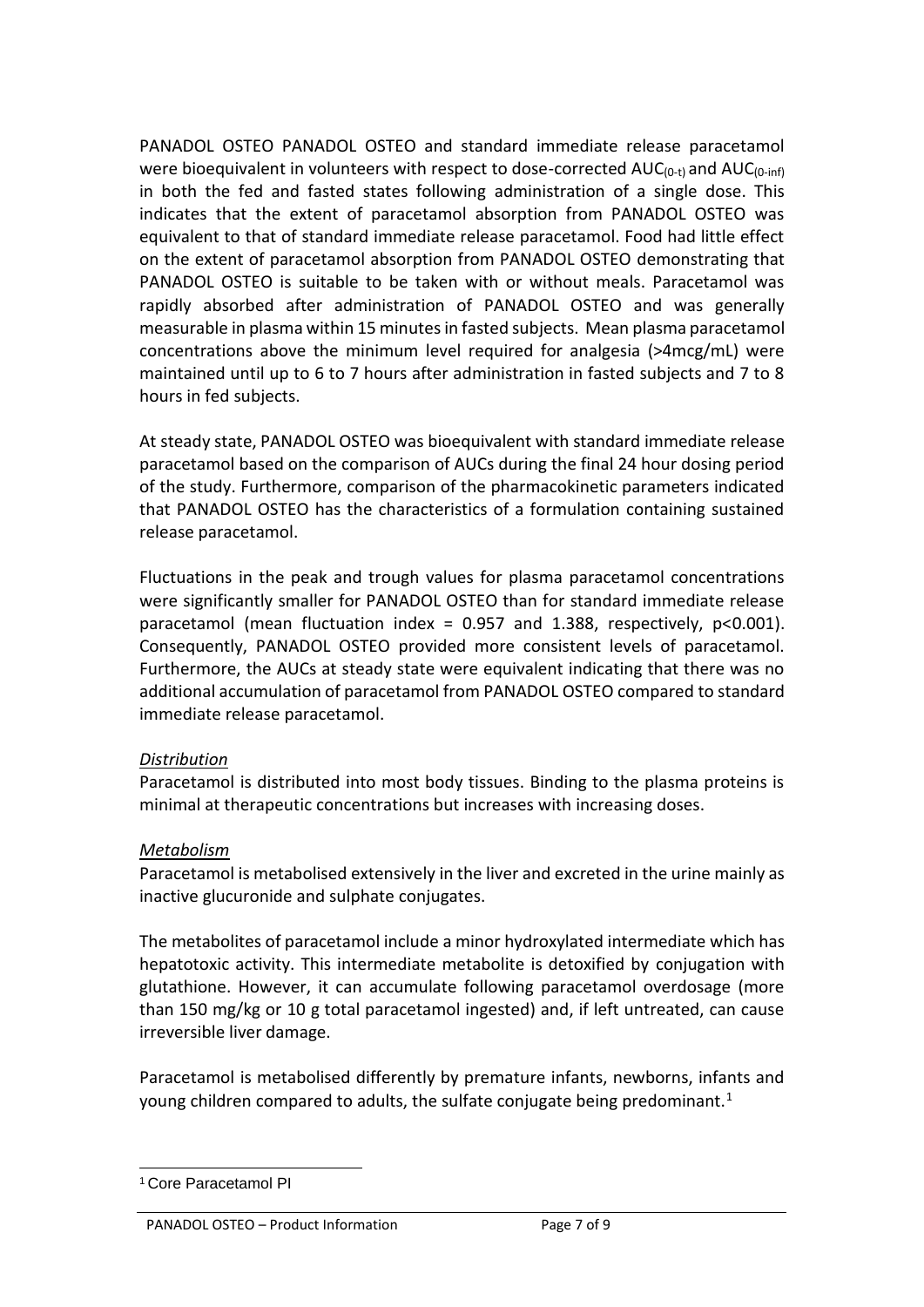### *Excretion*

Paracetamol is excreted in the urine mainly asthe glucuronide and sulfate conjugates. Less than 5% is excreted unchanged. Approximately 85% of a dose of paracetamol is excreted in urine as free and conjugated paracetamol within 24 hours of ingestion. Administration of paracetamol to patients with moderate to severe renal impairment may result in accumulation of paracetamol conjugates.[2](#page-7-0) The elimination half-life varies from one to three hours.

### **6. PHARMACEUTICAL PARTICULARS**

### **6.1 List of excipients**

Hypromellose, pregelatinised maize starch, Povidone, Croscarmellose sodium, Magnesium stearate, Stearic acid, Glycerol Triacetate, Carnauba wax.

Contains no sugar, lactose or gluten.

#### **6.2 Incompatibilities**

Incompatibilities were either not assessed or not identified as part of the registration of this medicine.

### **6.3 Shelf life**

In Australia, information on the shelf life can be found on the public summary of the Australian Register of Therapeutic Goods (ARTG). The expiry date can be found on the packaging.

### **6.4 Special precautions for storage**

Store below 30°C.

### **6.5 Nature and contents of container**

Packs of 6, 12, 18, 24, 36, 48 and 96 caplets. Bottles 96, 400 and 1000 caplets.

Not all pack/ bottle sizes may be marketed.

#### **7. MEDICINE SCHEDULE**

S3 - Pharmacist Only Medicine

### **8. SPONSOR**

GlaxoSmithKline Consumer Healthcare Australia 82 Hughes Avenue Ermington NSW 2115

Telephone: 02 9684 0888 Website: [www.gsk.com.au](http://www.gsk.com.au/)

<span id="page-7-0"></span><sup>2</sup> American Hospital Formulary Service Drug Information 2012